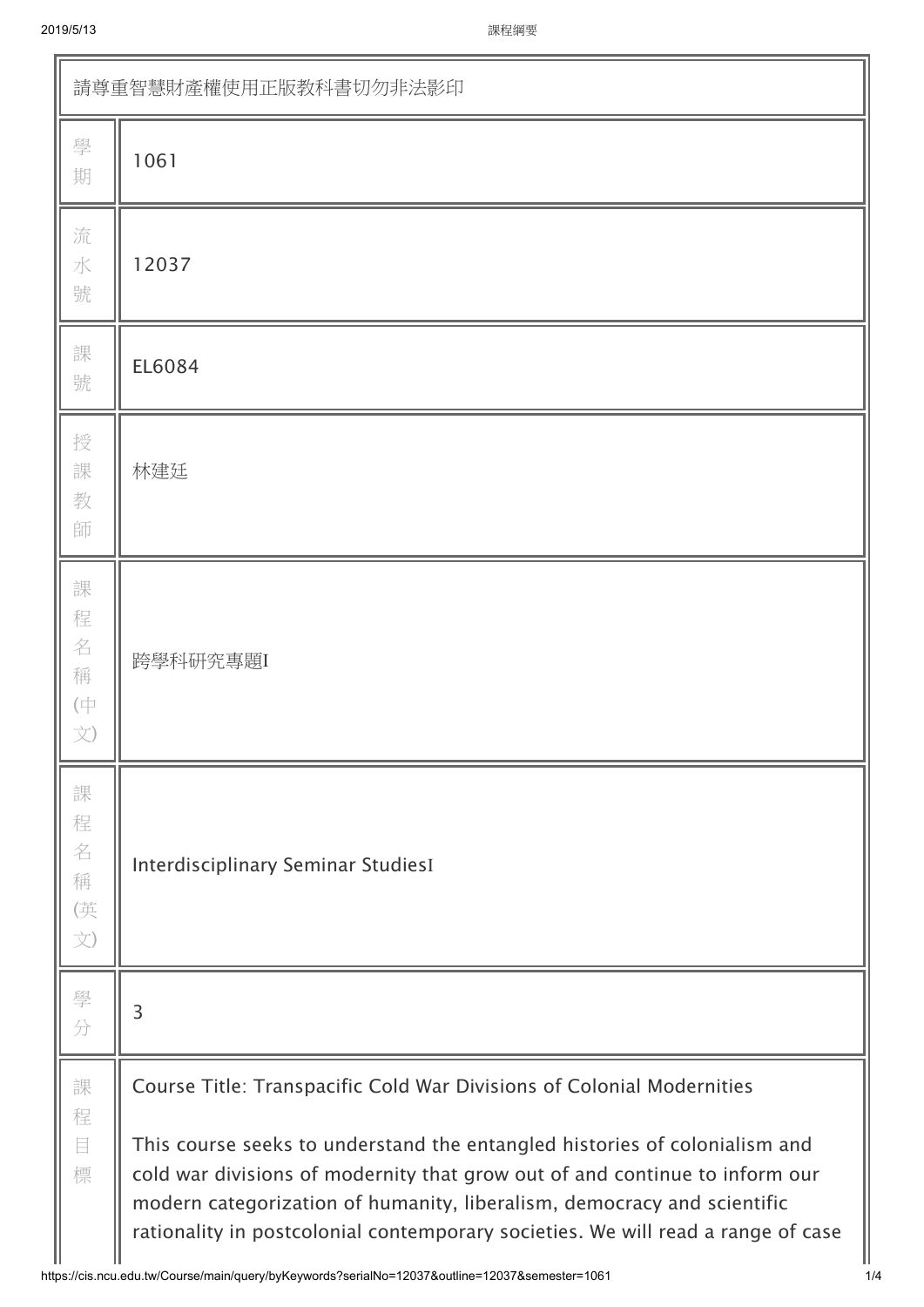| 2019/5/13                   | 課程綱要                                                                                                                                                                                                                                                                                                                                                                                                                                                                                                                                                                                                                                                                                                                                                                                                                                                                                                                                                                                        |
|-----------------------------|---------------------------------------------------------------------------------------------------------------------------------------------------------------------------------------------------------------------------------------------------------------------------------------------------------------------------------------------------------------------------------------------------------------------------------------------------------------------------------------------------------------------------------------------------------------------------------------------------------------------------------------------------------------------------------------------------------------------------------------------------------------------------------------------------------------------------------------------------------------------------------------------------------------------------------------------------------------------------------------------|
|                             | studies, historical documents, cultural texts, and political theorizations to<br>reconfigure the historical complexities of cold war modernity in a transpacific<br>context. Instead of treating 'cold war' as a reified object of study qualified by<br>empirical categorization of historical and geopolitical entities or aggregates of<br>historical numbers and statistics, we will approach 'cold war' by understanding<br>it as a set of knowledge production of scientific and medical discourses,<br>political and economic organizing of social activities, biopolitical governance of<br>life and labor, as well as cultural imaginary of the human.                                                                                                                                                                                                                                                                                                                             |
|                             | Note to the interested undergraduates: this course welcomes the interested<br>and advanced undergraduates, especially those in their 3rd or 4th year. It is<br>required for you to contact me and gain my permission to add this course. You<br>must show up on the first day of the class too. 本課程歡迎有興趣的大三大四學生<br>選修,但必須事先聯絡授課老師取得同意,且開學第一堂課不得缺席。                                                                                                                                                                                                                                                                                                                                                                                                                                                                                                                                                                                                                                          |
|                             | Course Title: Transpacific Cold War Divisions of Colonial Modernities                                                                                                                                                                                                                                                                                                                                                                                                                                                                                                                                                                                                                                                                                                                                                                                                                                                                                                                       |
| 授<br>課<br>內<br>容            | This course seeks to understand the entangled histories of colonialism and<br>cold war divisions of modernity that grow out of and continue to inform our<br>modern categorization of humanity, liberalism, democracy and scientific<br>rationality in postcolonial contemporary societies. We will read a range of case<br>studies, historical documents, cultural texts, and political theorizations to<br>reconfigure the historical complexities of cold war modernity in a transpacific<br>context. Instead of treating 'cold war' as a reified object of study qualified by<br>empirical categorization of historical and geopolitical entities or aggregates of<br>historical numbers and statistics, we will approach 'cold war' by understanding<br>it as a set of knowledge production of scientific and medical discourses,<br>political and economic organizing of social activities, biopolitical governance of<br>life and labor, as well as cultural imaginary of the human. |
| 教<br>科<br>書/<br>參<br>考<br>書 | Course reader is available at Gaoguan copy shop.                                                                                                                                                                                                                                                                                                                                                                                                                                                                                                                                                                                                                                                                                                                                                                                                                                                                                                                                            |
| 授<br>課<br>方<br>式            | 研討                                                                                                                                                                                                                                                                                                                                                                                                                                                                                                                                                                                                                                                                                                                                                                                                                                                                                                                                                                                          |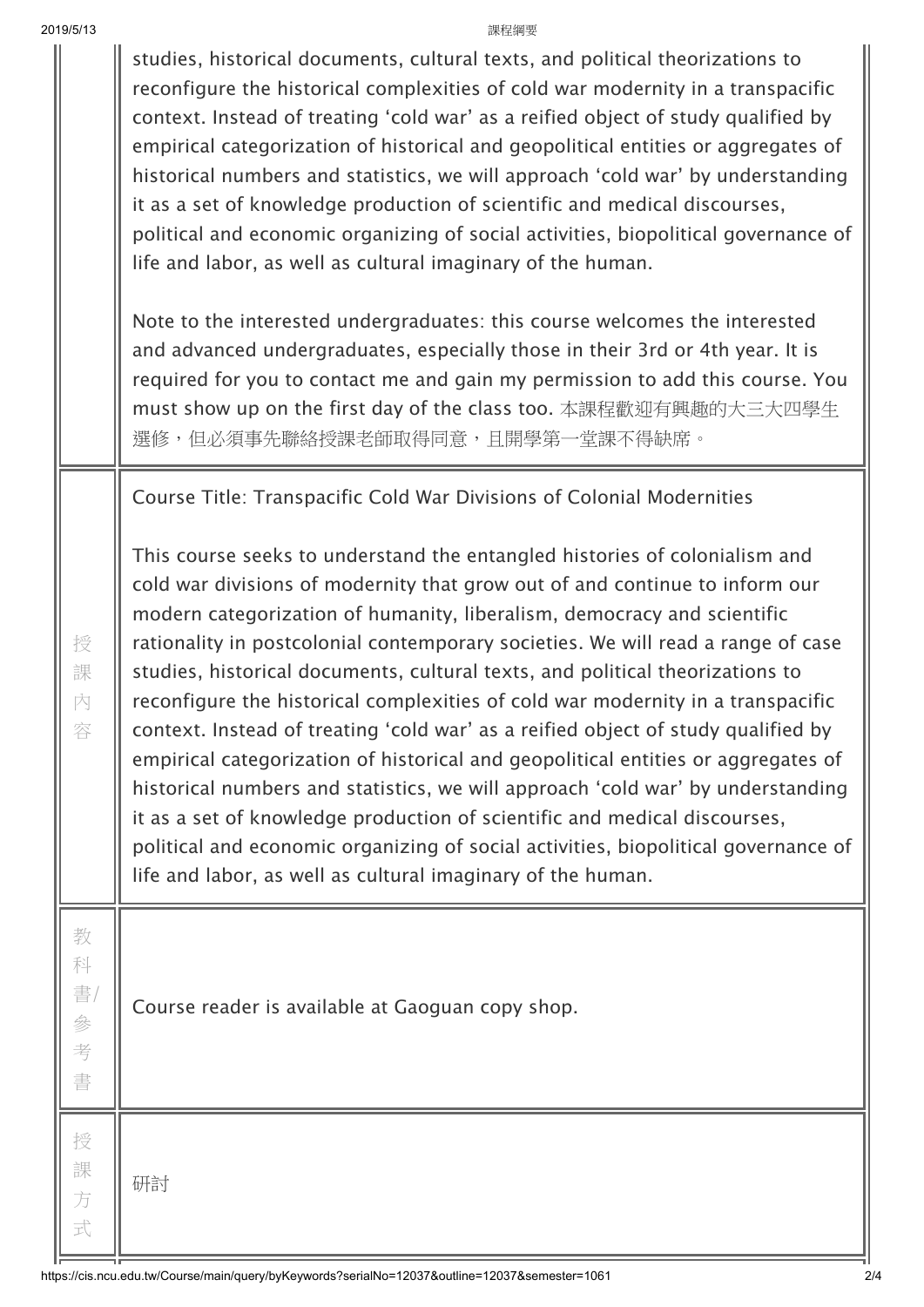| 2019/5/13                             |                                                                                                          |             | 課程綱要                         |  |  |  |
|---------------------------------------|----------------------------------------------------------------------------------------------------------|-------------|------------------------------|--|--|--|
| 評<br>量<br>配<br>分<br>$\mathbb{H}$<br>重 | Attendance and Participation 20 %<br>Oral Presentation 20 %<br>Reading Journals 30 %<br>Final Paper 30 % |             |                              |  |  |  |
| 辦<br>公<br>時<br>間                      | $\Box$ 4, $\Box$ 34                                                                                      |             |                              |  |  |  |
| 課<br>程<br>領<br>域                      | 文學,文化研究,文學與文化研究                                                                                          |             |                              |  |  |  |
| 跨<br>系<br>課<br>N/A<br>程<br>領<br>域     |                                                                                                          |             |                              |  |  |  |
|                                       | 系所核心能力                                                                                                   | 強度指數        | 評量方式                         |  |  |  |
| 高級英文閱讀解析與寫作論<br>述                     |                                                                                                          | (5) 非常<br>高 | 作業練習,口頭報告/口試,出席/課堂表現,其<br>他, |  |  |  |
| 文學文化知識素養                              |                                                                                                          | (5) 非常<br>高 | 作業練習,口頭報告/口試,出席/課堂表現,其<br>他, |  |  |  |
| 跨領域文本分析                               |                                                                                                          | (4) 高       | 作業練習,口頭報告/口試,出席/課堂表現,其<br>他, |  |  |  |
|                                       | 文獻蒐集整理與判讀                                                                                                | (4) 高       | 作業練習,口頭報告/口試,出席/課堂表現,其<br>他, |  |  |  |
|                                       | 人文思維與社會關懷                                                                                                | (4) 高       | 作業練習,口頭報告/口試,出席/課堂表現,其<br>他, |  |  |  |